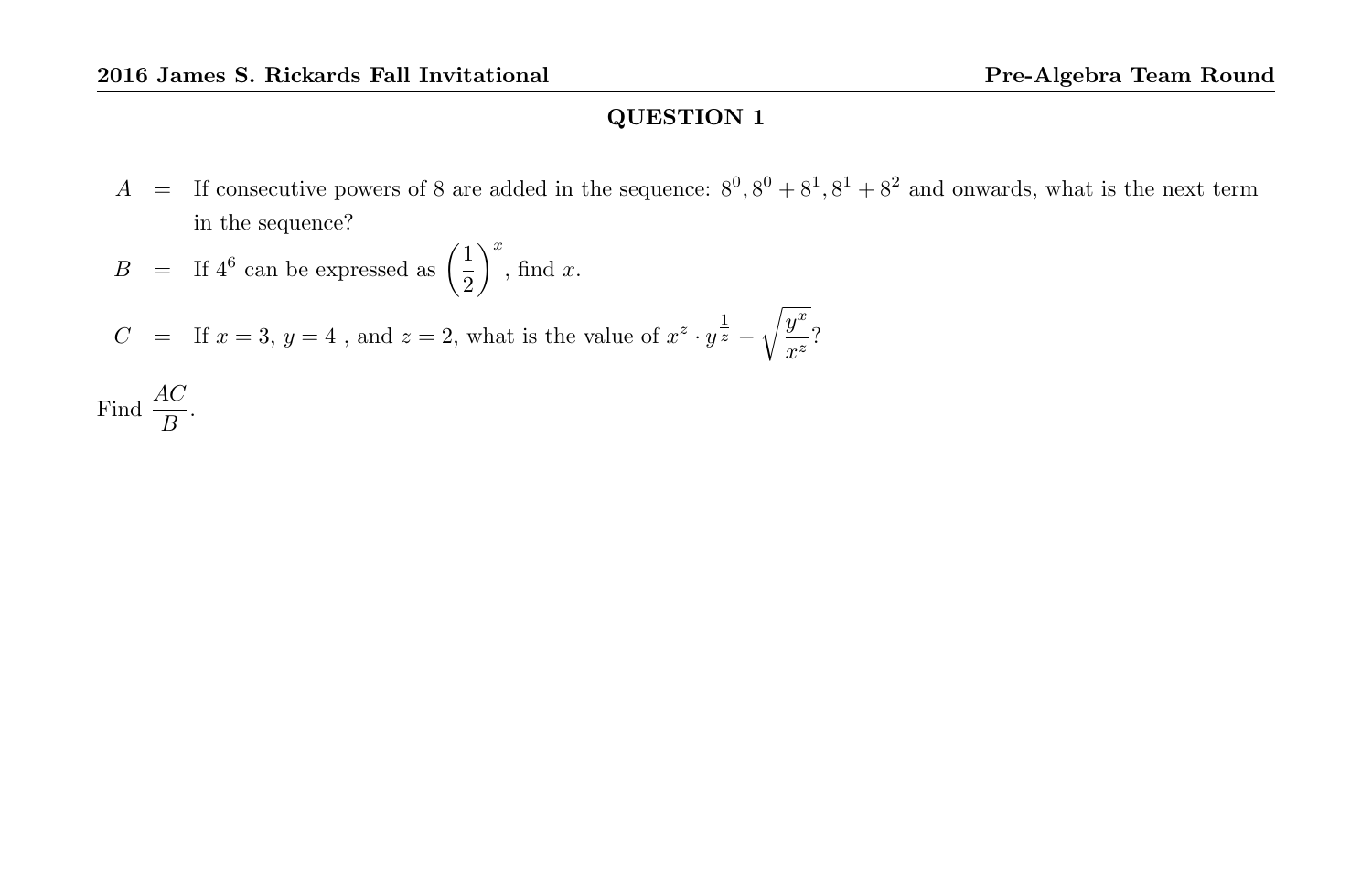Cherry, Carson, Chanda, and Karthik go to RJ, the wicked witch of the Math Team, in order to fulfill their dreams. Cherry wants to fly, Carson wants x-ray vision, Chanda wants to be invisible, and Karthik wants to be a potato. RJ tells the group that he has 4 flying potions, 3 x-ray vision potions, 6 invisibility potions, and 1 potion that turns the consumer into a potato. However, RJ is wicked, so he puts all his potions in a bag and tells each member to draw one without replacing it.

- $A =$  If Cherry goes first and draws a potion from the bag, what is the probability that she draws a flying potion?
- $B =$  Unfortunately Cherry drew an invisibility potion; if Chanda goes after Cherry, what is the probability that she draws an invisibility potion?
- $C =$  Karthik really wants to be a potato, so he needs to maximize his chances of drawing the right potion. Should he draw first, second, third, or fourth if those who go before him don't draw the potato potion for themselves? For this part assume that first  $= 1$ , second  $= 2$ , third  $= 3$ , and fourth  $= 4$ .
- $D =$  If Carson draws last and by now we know that Cherry drew an invisibility potion and that Chanda and Karthik both drew x-ray vision potions, what is Carson's chance of drawing an x-ray vision potion?

Find 
$$
\frac{AC}{BD}
$$
.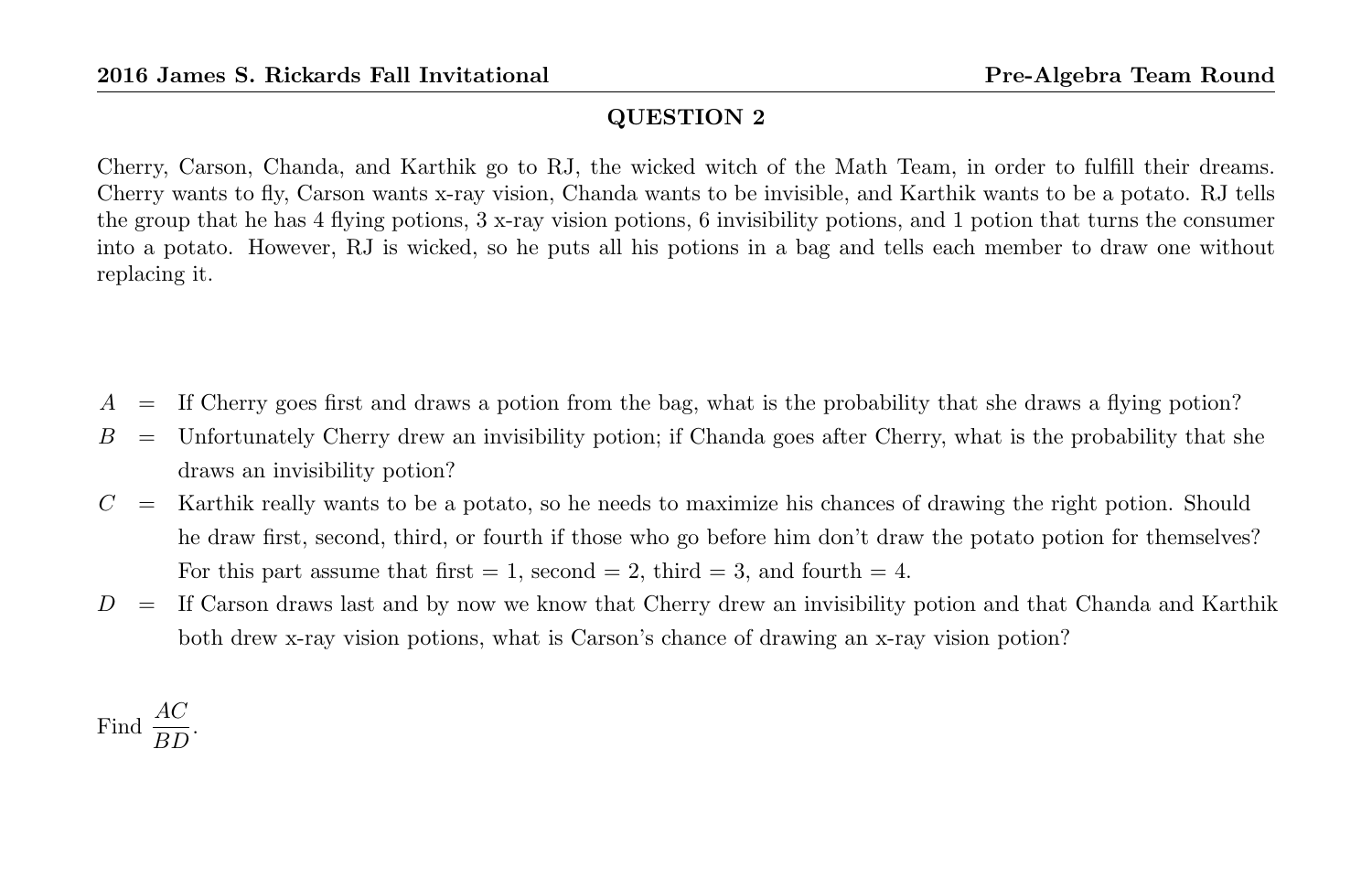On the Cartesian plane, Nihar is traveling on line  $2x + 3y = 5$  whereas Sri is traveling on line  $4y - 3x = 18$ . The two friends want to meet up at Josh's Ice Cream Parlor which is located at the intersection of the two lines.

- $A =$  the x−intercept of the line that Nihar is traveling on
- $B =$  the slope perpendicular to the line that Sri is traveling on
- $C =$  the sum of the x and y coordinates of Josh's Ice Cream Parlor

Find ABC.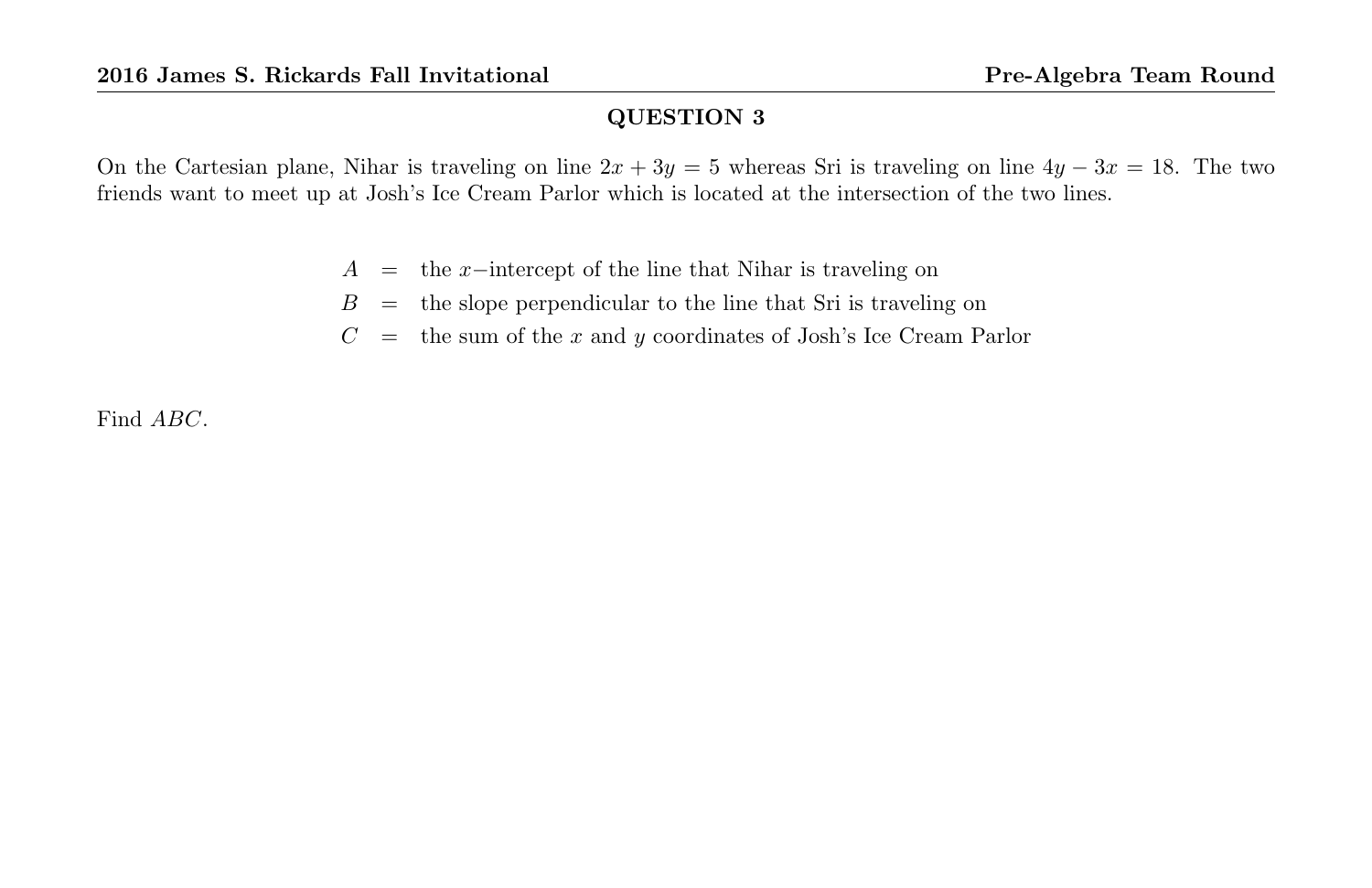Let:

- $A =$  the diameter of a circle with area  $36\pi$
- $B =$  the area of a triangle with side lengths 5, 12, and 13
- $C =$  the surface area of a rectangular prism with height 3, width 4, and length 5
- $D =$  the volume of a cone with radius 4 and height 9, in terms of  $\pi$

Find  $A + B - C + \frac{D}{A}$  $\frac{\nu}{\pi}$ .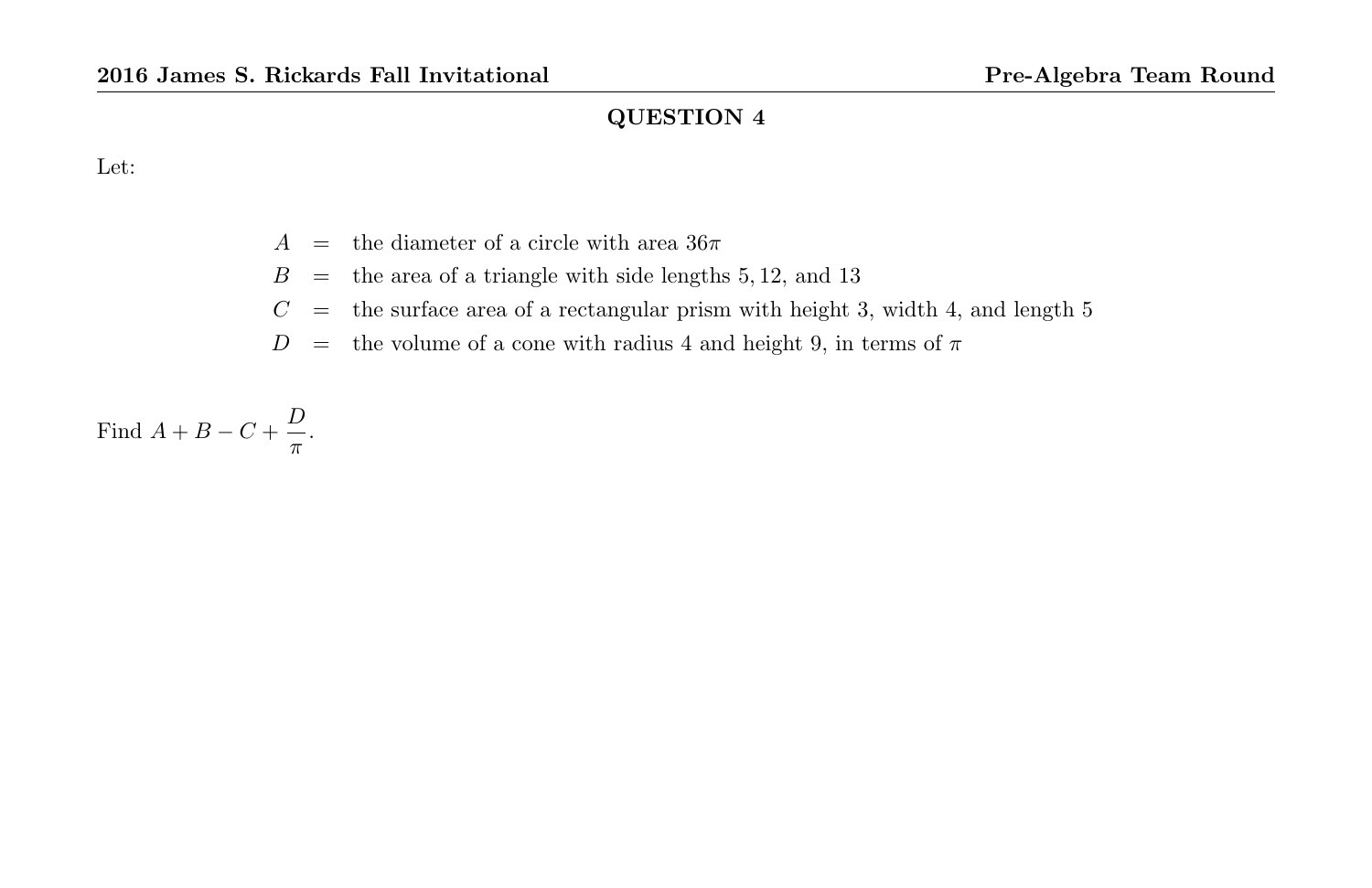For the following statements, assign a value of 4 to true statements and -1 to false statements.

•  $a^b \cdot a^c = a^{bc}$ 

- The sum of the interior angles of any triangle is 360°.
- The sum of the interior angles of an n-sided polygon is  $180(n-2)$  degrees.
- The Triangle Inequality states that for any three points  $A, B$ , and  $C$ , we have  $AB + BC \le AC$ .
- The sum of the coefficients of the expansion of  $(x+y)^2$  is 4.
- Speed is the ratio of distance to time.

Find the sum of the values of the statements.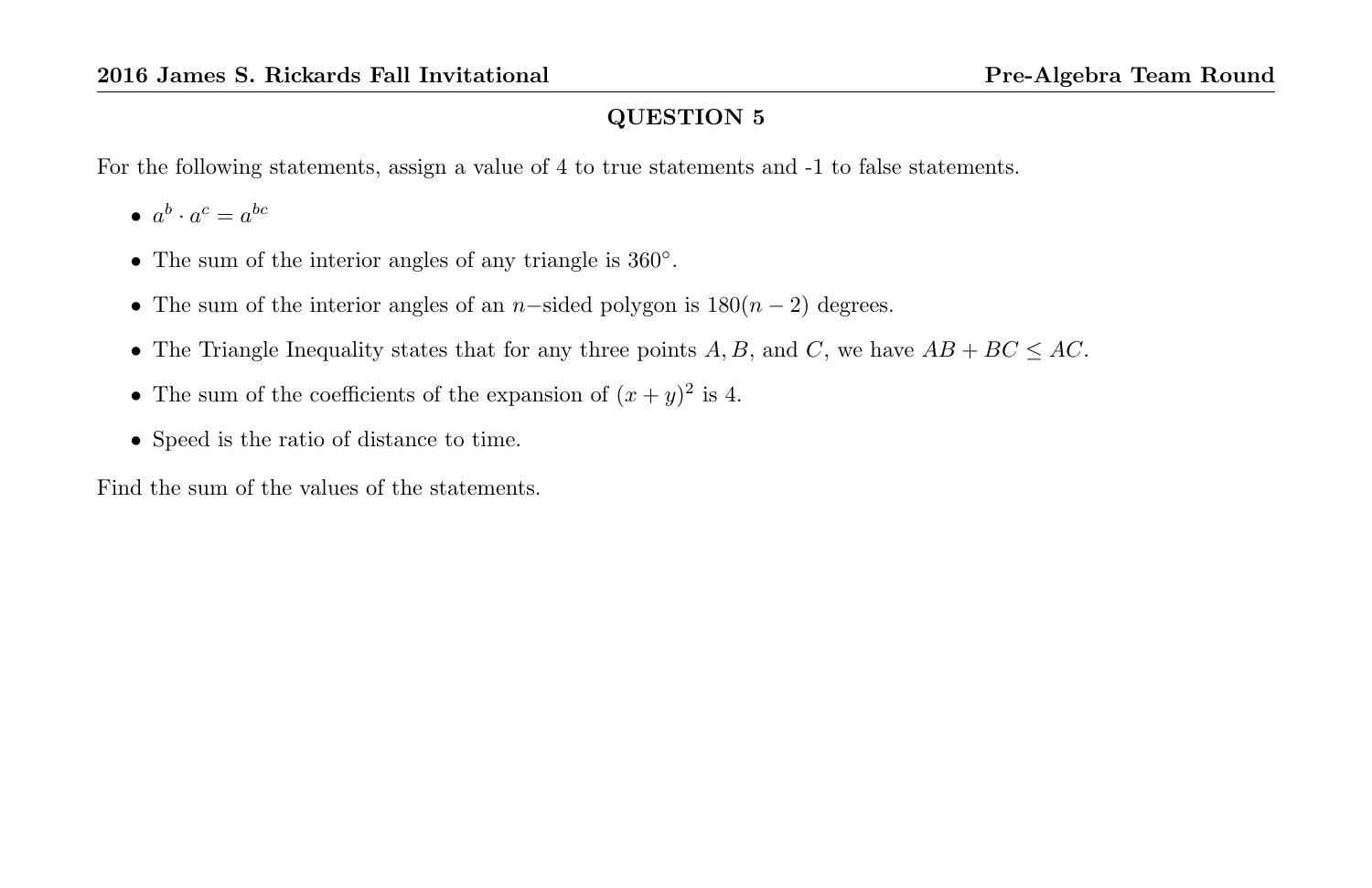Let:

A = Find the smallest positive integer x so that the fraction  $\frac{2}{20+x}$  has a finite decimal representation.  $B =$  If you add 20 to a number X and divide by 2, you get 3 plus 4 times that same number. What is X?  $C = \text{If } 0.0003613 \times 10^{-5} = 0.03613 \times 10^{N}$ , what is N?

Find  $A + B + C$ .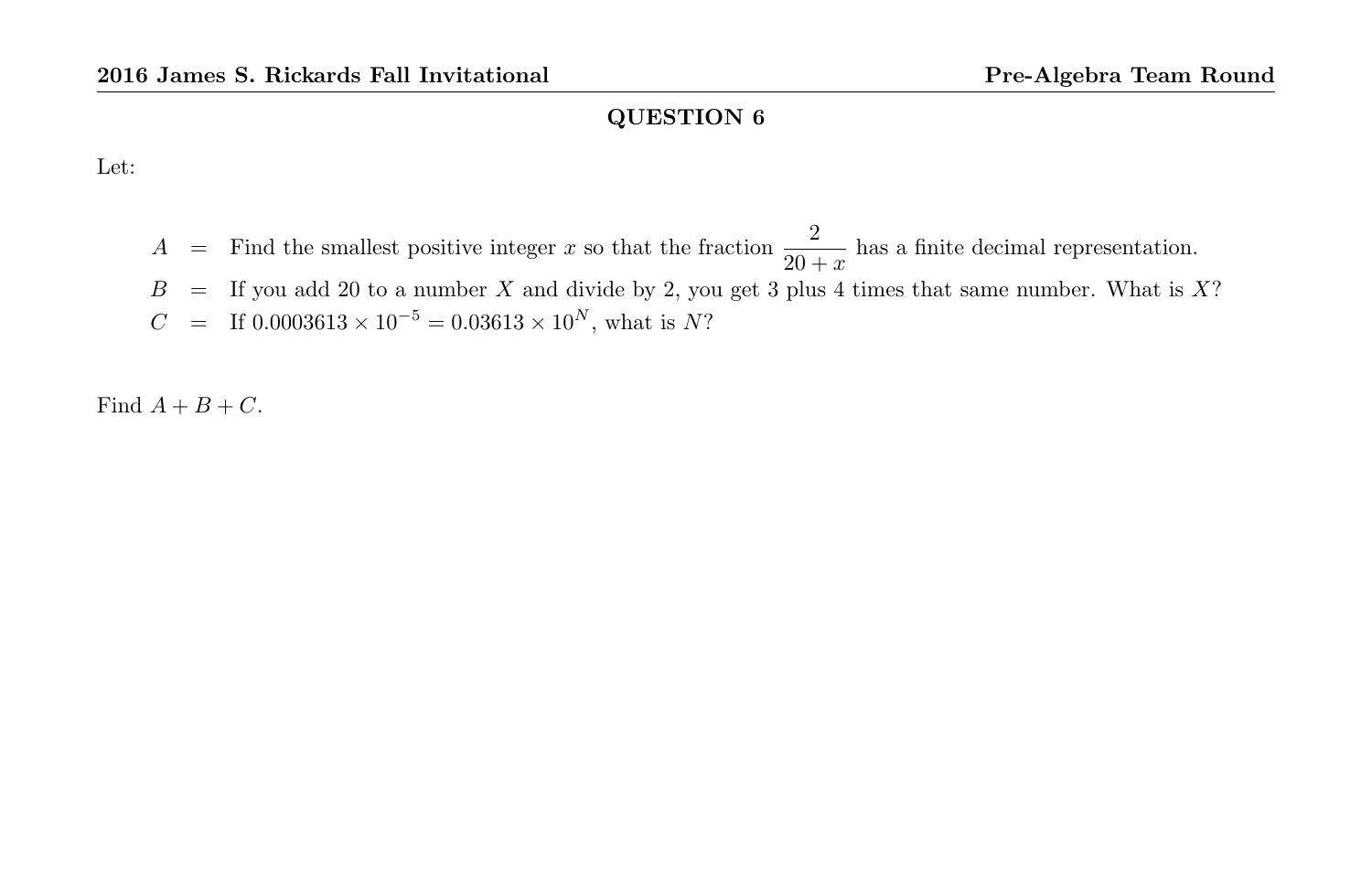Ahad's Smoothies are very popular in town. The following table has the number of smoothies purchased over a 6 day period between 2:00 P.M. - 2:45 P.M.

| Day       | Number of Smoothies Purchased |
|-----------|-------------------------------|
| Monday    | 21                            |
| Tuesday   | 27                            |
| Wednesday | 20                            |
| Thursday  | 12                            |
| Friday    | 16                            |
| Saturday  | 18                            |

- $A =$  Find the arithmetic mean of the data set.
- $B =$  Find the geometric mean of the number of smoothies purchased on Tuesday, Thursday, and Saturday.
- $C =$  How many smoothies does Ahad need to sell on Sunday to have his average increase by 2 smoothies?

Find:  $A + B - C$ .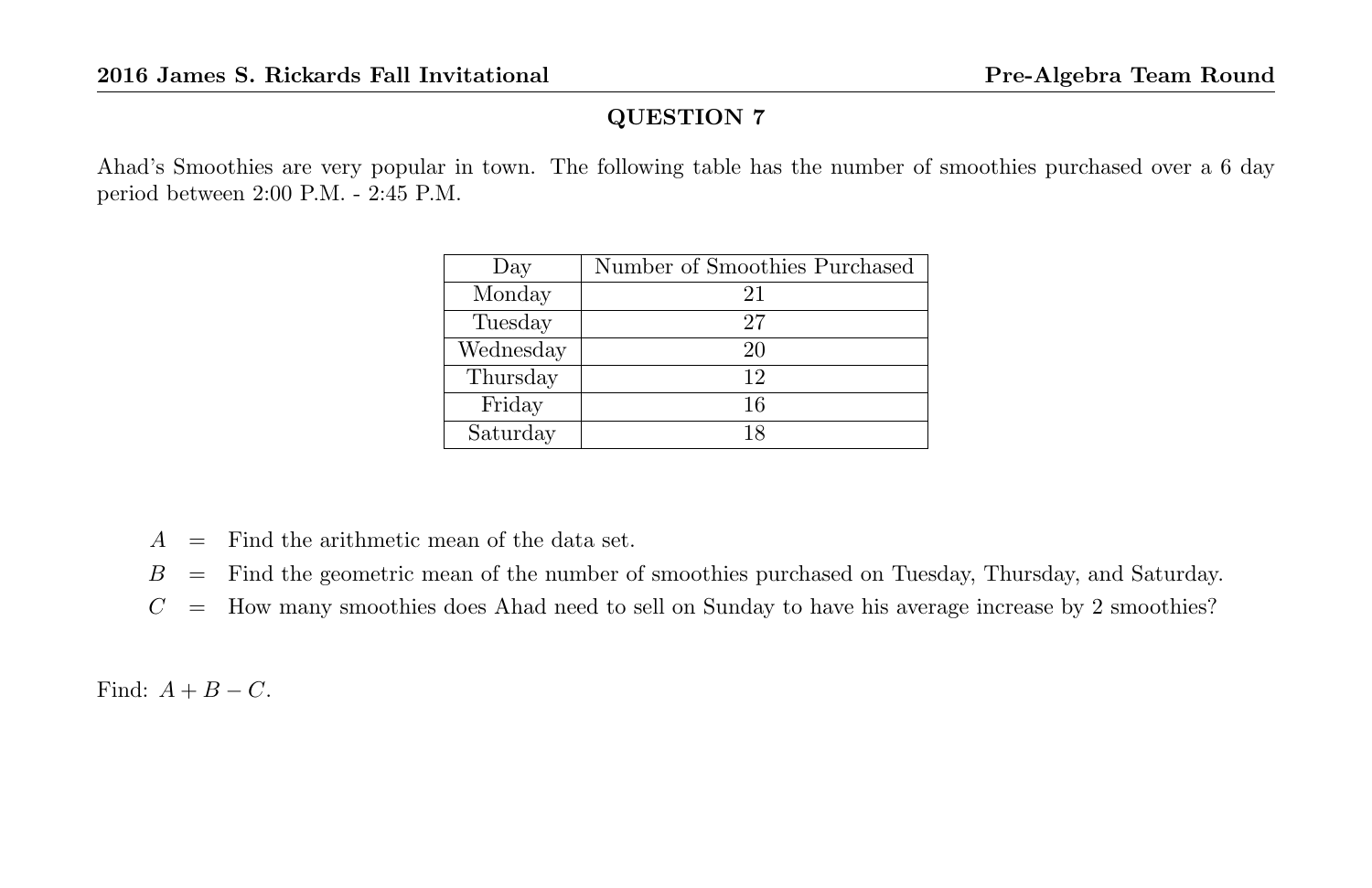Aman is shopping for sporting goods. He sees an FSU jersey for \$25.50, an FSU hat for \$12.50, and Garnet and Gold pompoms for \$7.00. Being the hardcore FSU fan he is, he decides to purchase all of the merchandise.

- $A =$  If there is a 10% sales tax, how much will Aman pay in total?
- $B =$  Suppose that Aman decides to purchase only the jersey and hat because he found a 20% off coupon that only applies to clothing. How much money does he save if he still has to pay sales tax, and if the sales tax is applied after the discount?

Find  $A - B$ .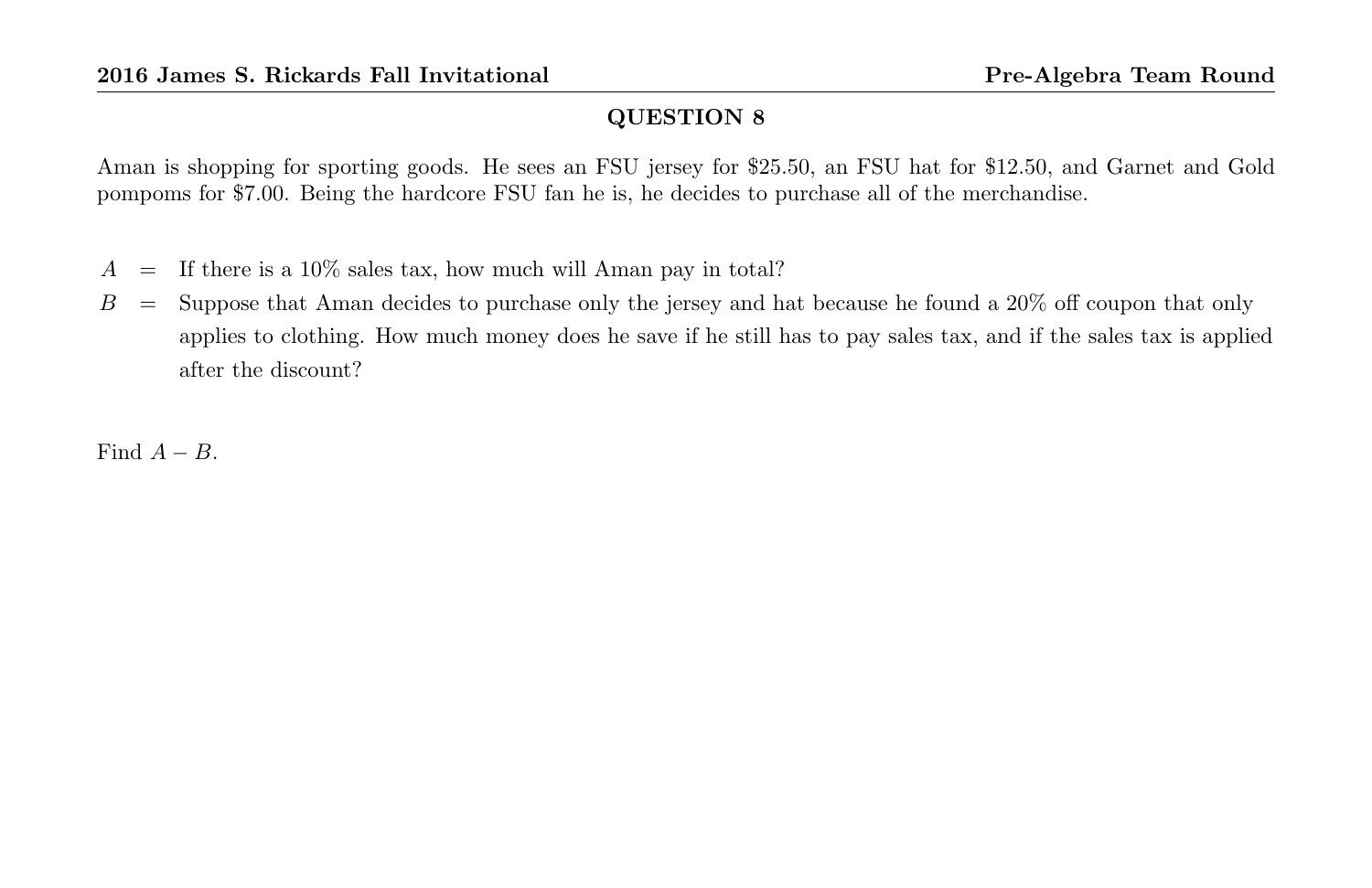Given:

Let:



$$
A = f(2)
$$
  
\n
$$
B = f(g(-1))
$$
  
\n
$$
C = h(f(0))
$$
  
\n
$$
D = \text{The minimum height of the function } h(z).
$$

Find  $A - B + C - D$ .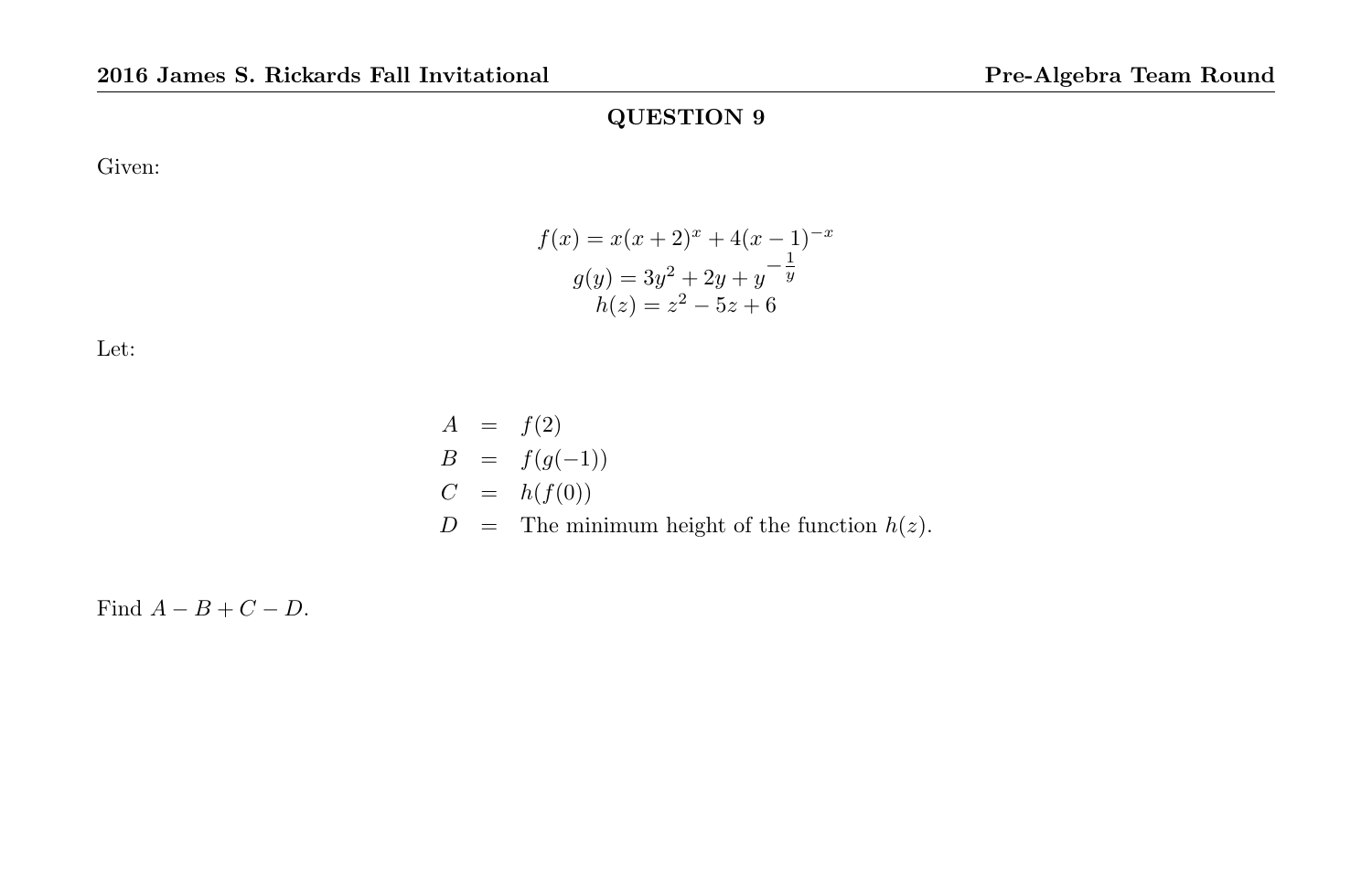Chanda and Cherry decide to work together on their essay. Their teacher tells them that the essay needs to be 10 pages long. Chanda knows that she can write 3 pages in 2.25 hours if she works at a constant pace without taking a break, but Cherry doesn't know how fast she can write.

- $A =$  If Chanda and Cherry work together from the beginning and finish 4 hours and 30 minutes later, how long does it take Cherry to write 2 pages by herself? Give your answer in minutes.
- $B =$  Chanda had a head start on the essay and finished 4 pages before Cherry joined her (for this question assume that Cherry can write 4 pages in 1 hour and 40 minutes and that they work at a constant pace with no rest). In minutes, how long does Cherry work on the essay?

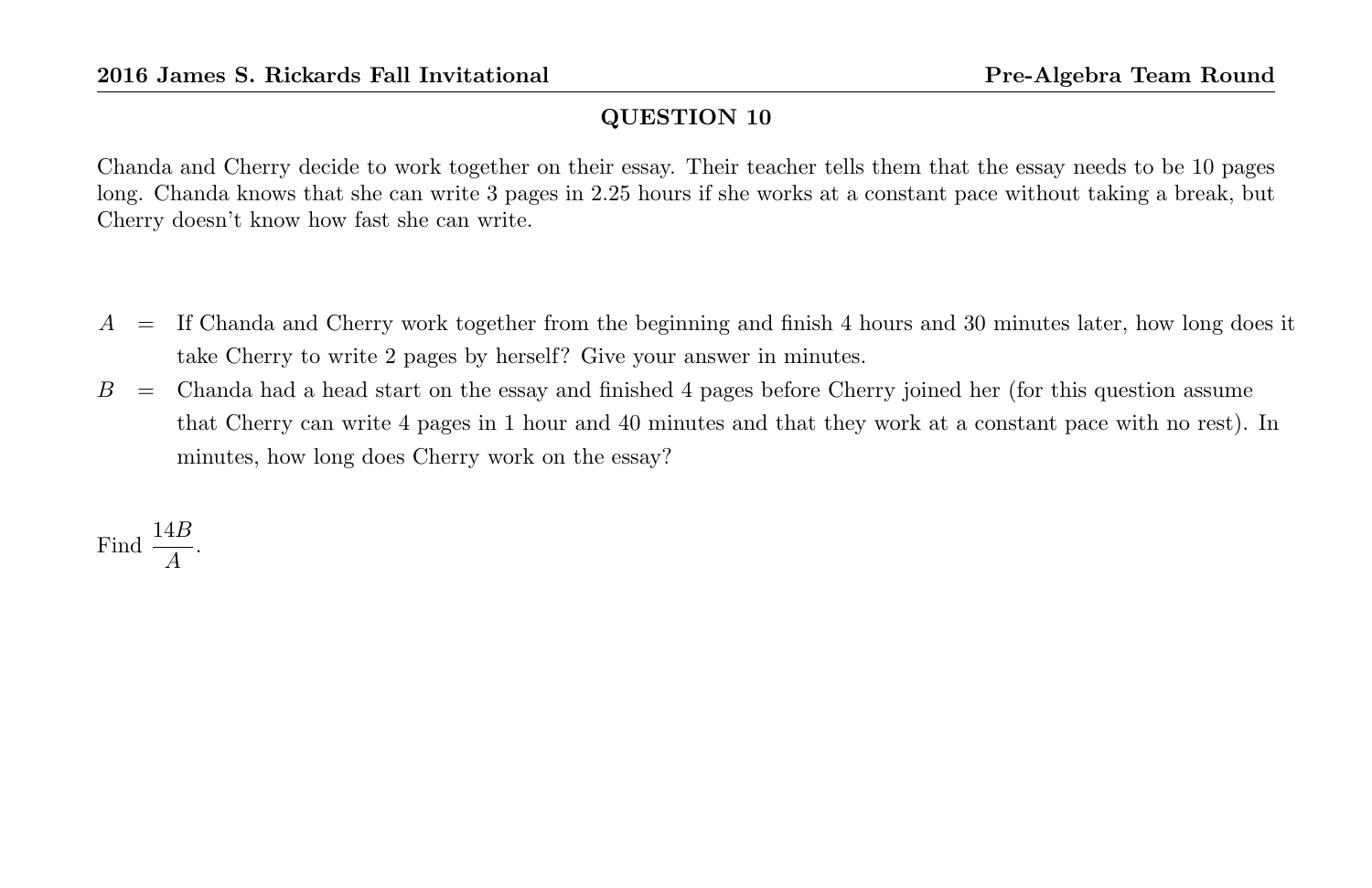Given:

$$
g(x) = x^3 - 2x^2 - x + 2
$$

Let:

 $A =$  the degree of  $g(x)$  $B =$  the sum of the roots of  $g(x)$  $C =$  the sum of the reciprocals of the roots of  $g(x)$  $D =$  the product of the roots of  $g(x)$ 

Find  $A - B - C - D$ .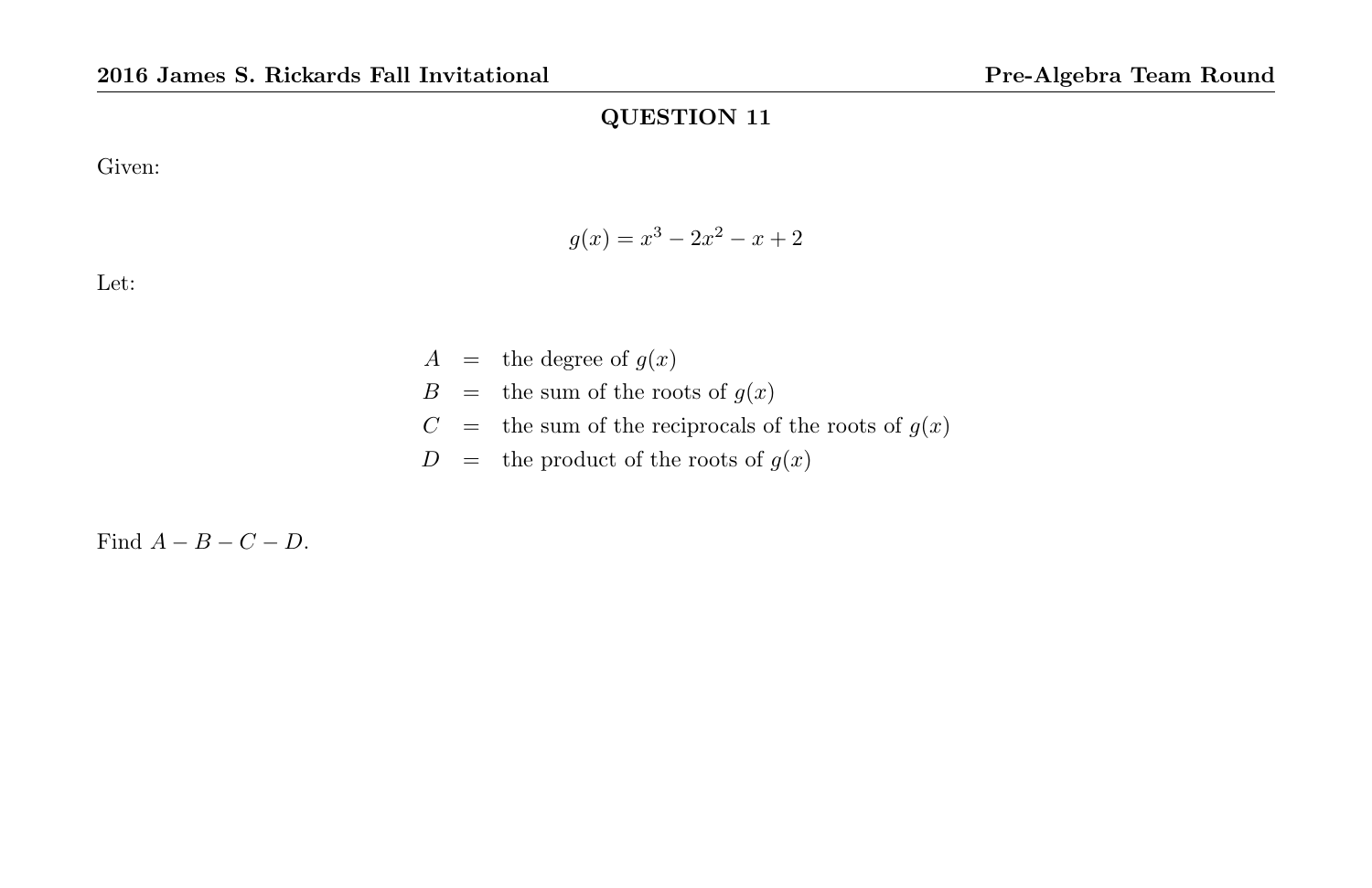- $A =$  Find the smallest nonnegative integer value of A such that 37A83192 is divisible by 3.
- $B =$  Find the sum of the integer values that satisfy the inequality  $|2x + 6| < 4$ .
- $C =$  What is the remaining side length of a right triangle with hypotenuse 26 and side length 10?

Find  $A + B + C$ .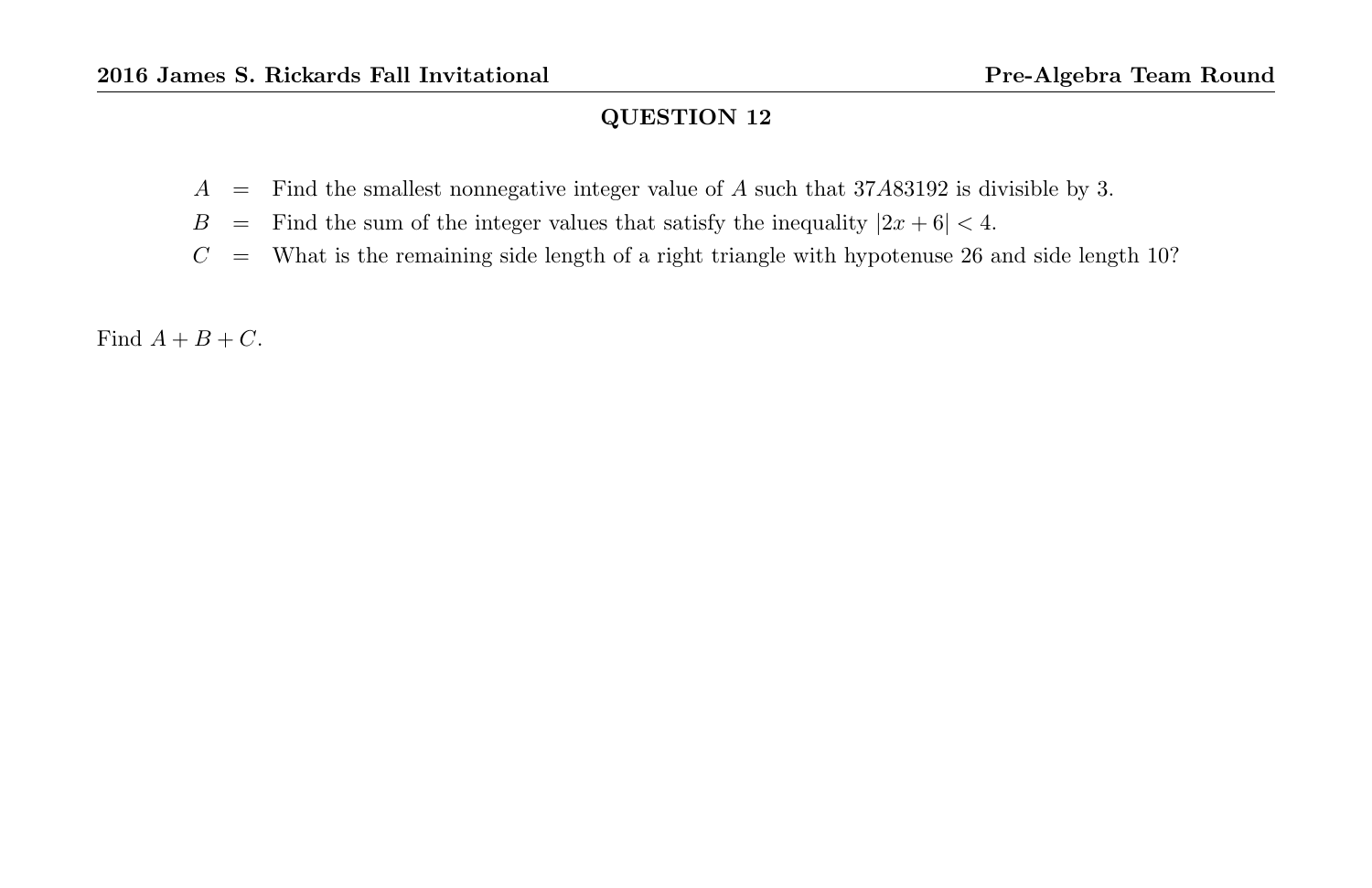Solve for:

|  | $A =$ the sum of the first 100 natural numbers                                                                |
|--|---------------------------------------------------------------------------------------------------------------|
|  | $B =$ the $89^{th}$ term in the sequence 2, 4, 6, 8                                                           |
|  | $C =$ the sum of the infinite geometric sequence $\frac{1}{2}, \frac{1}{4}, \frac{1}{8}, \frac{1}{16} \ldots$ |

Find  $A - B - C$ .